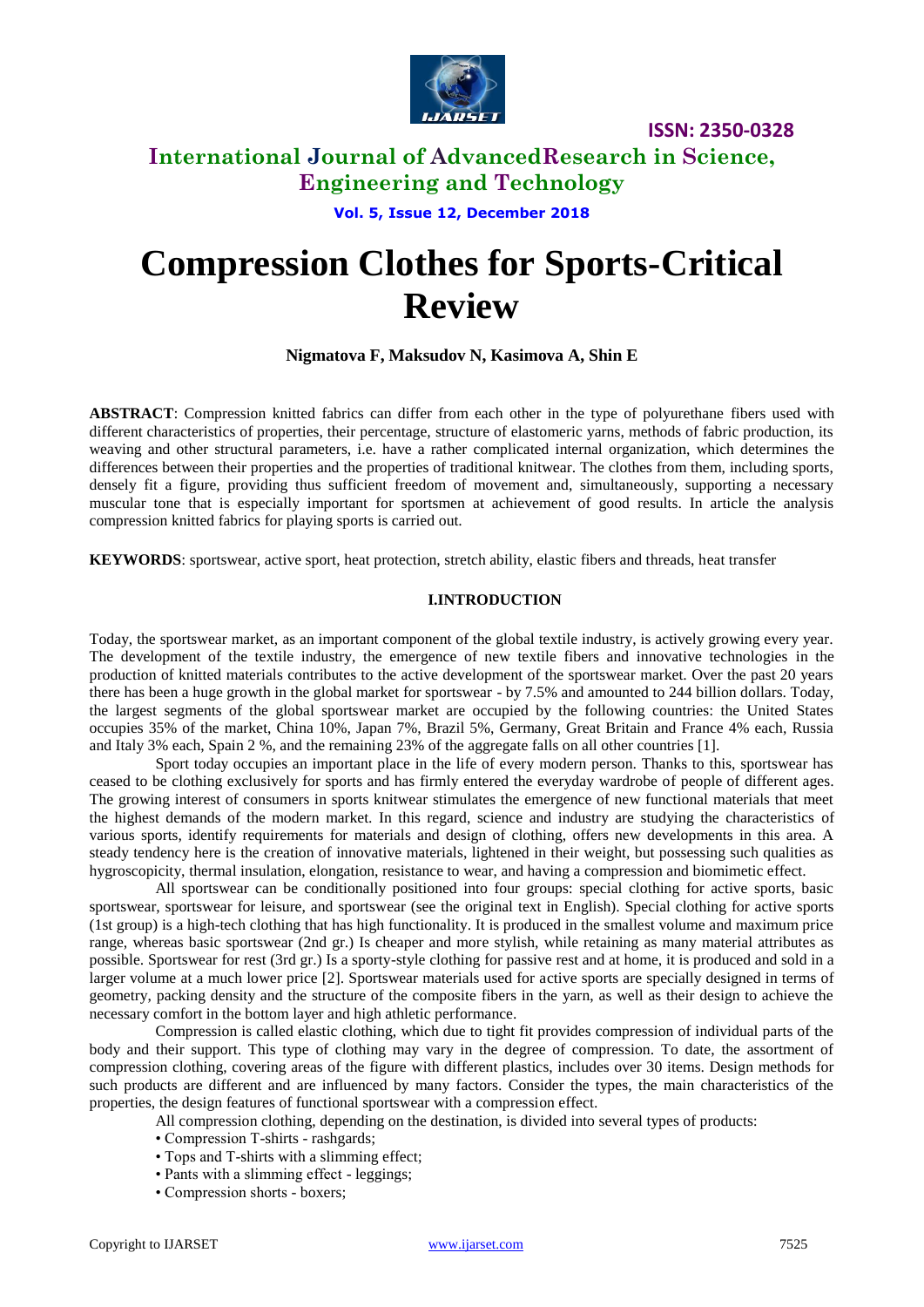

**International Journal of AdvancedResearch in Science, Engineering and Technology**

### **Vol. 5, Issue 12, December 2018**

• One-piece compression overalls;

• Slimming sleeves;

• Products for legs - compression socks, socks, gaiters, supporting products - knee pads, elbow pads, shoulder pads, etc.

Sports compression clothing is designed to affect muscle tissue and can be combined (with or without sleeves, to the level of the ankles, to the level of the knees, to the upper thigh, or as a closed swimsuit); separate (leggings, shorts, swimming trunks, jumper, T-shirt, short fitted bodice). All products are used in different sports, depending on the season and the specifics of training.

This article analyzes the scientific work carried out in the field of tight-fitting compression sportswear.

### **II. REQUIREMENTS FOR SPORTS COMPRESSION CLOTHING**

The functional requirements for sports compression clothing depend on the sport, wear season, climatic conditions and the amount of physical activity [3]. High active sports are classified as a game that is played for a short period of time with maximum physical activity, such as tennis, football, running, jumping, etc. Sports performance compression clothing can affect a player's performance and therefore become one of its most important quality criteria.

With amplitude movements, local stretching of the skin in the particular areas of the elbow and knee reaches 50% along the arm, 28% in cross section, while bending forward, the increase in the half-grip of the hips is 35% in the vertical direction and 21% in the cross section [3]. tilting and stretching the arms forward, an increase in the width of the backrest occurs by 20% [4].

Background information for the use of compression sportswear are: compression effects; body performance related to sports activities; achieved sports results [4]. Recommended pressure values of compression sportswear are 667-3332 Pa, recovery clothing is up to 3999 Pa. [five]

Sports compression clothing should maintain the optimal thermal balance of the body during exercise and sports, to ensure effective sports activities, protection from injury and mechanical damage. It should be light, comfortable, not hamper movements, fit in height and fullness, fit to the body, without allowances for freedom of fit, which is associated with the best aerodynamic properties of tight-fitting elastic clothing.

In the course of this study, more than 100 sports compression products of various brands (Nike, 2XU, Puma, Reebok, Adidas, etc.), presented in a trading network and Internet resources, were studied, analyzed and evaluated. Each product was analyzed by the following criteria: sport; type and purpose of the product assortment group; raw material composition; model-constructive solution. Analysis of the results of numerous studies of a large number of athletes from various sports, who were experimenting with the use of compression clothing, made it possible to determine useful properties and features of compression clothing. The analysis showed that sports compression clothing is used: 1) during training and physical exertion to increase the physiological parameters of muscle tissue: power, strength, endurance; improvement of the circulatory system; correction of body shape to reduce the resistance of the environment (air, water) in high-speed sports; thermoregulation; protection of ligaments and tendons from injuries and sprains; 2) during exercise and during the rest period - to accelerate the recovery of physical indicators and reduce pain in the muscles; compression clothing stimulates sweating due to a slight increase in body temperature: the muscles are constantly warm, which allows not only to avoid injuries, but also to put them into work more quickly. Together, these advantages allow you to qualitatively improve the effectiveness of training.

In sports compression clothing, selective compression and fixation ("support") effects are applied to individual groups of muscles and ligaments [5, 6, 7], taking into account various increases in muscle tissue during physical activity, which can reach 5%.

As a result of the carried out analytical studies, a classification of the range of sports compression products from tensile materials was proposed, grouped according to the anthropomorphic location in the figure (Fig. 1).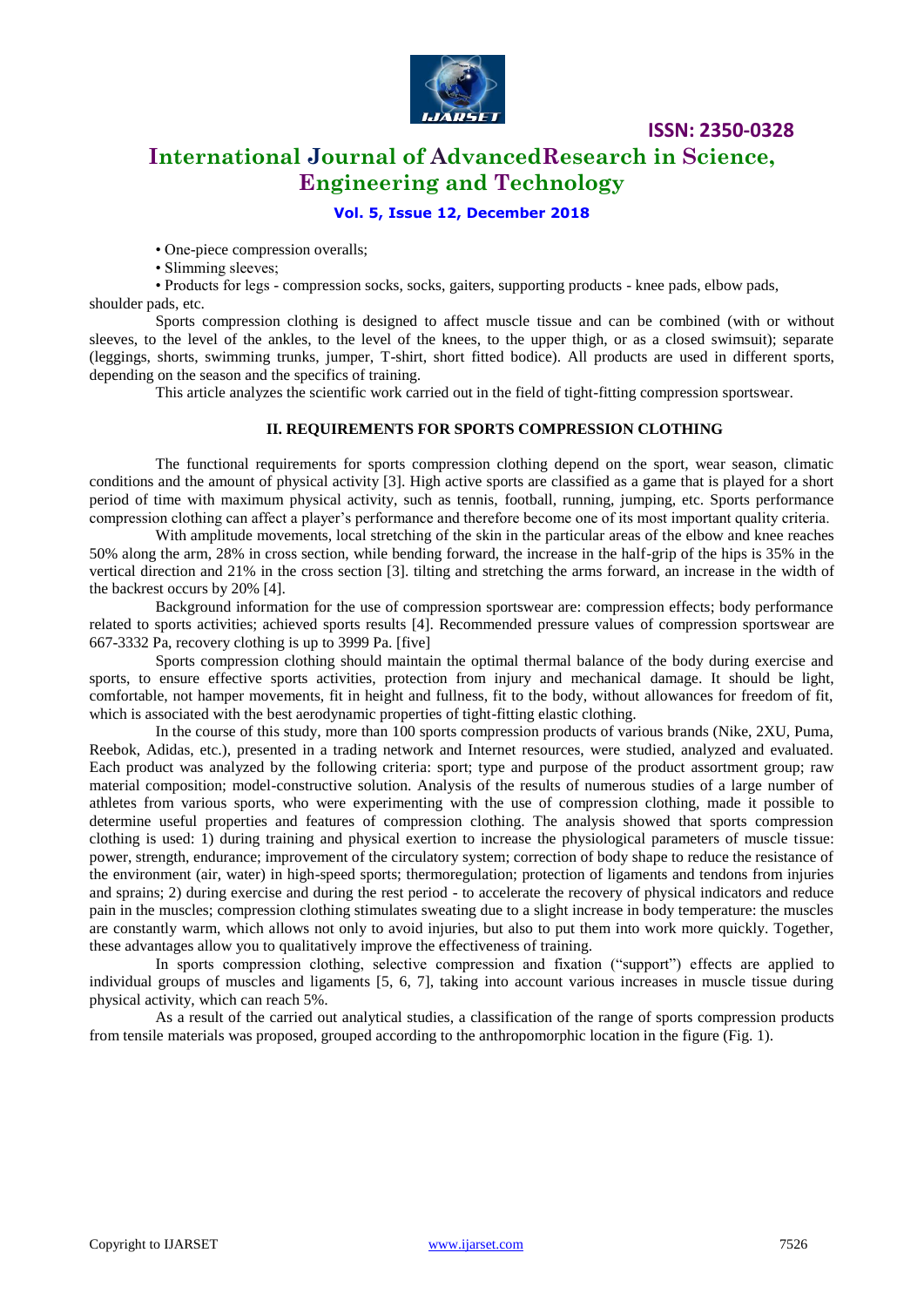

# **International Journal of AdvancedResearch in Science, Engineering and Technology**

**Vol. 5, Issue 12, December 2018**



Fig.1. Classification of the range of compression products for sport purposes

In accordance with the classification, all sports compression products are designed for one of five body areas: arms, chest, waist circumference, hips circumference, legs, or combinations thereof. The basic elements, combining with each other, can form one of the existing types of clothing. For example, the combination of basic elements of clothing that covers the arms and chest forms the type of clothing — the top; shoulder, chest and waist - T-shirt and Tshirt; waist and hips girth - sports pants; covering the legs and thigh girth - leggings or shorts (depending on the length of the basic element of clothing for the legs); only the area of the hands - sports gloves, etc. The union of all basic elements is a compression garment covering the entire surface of the body, that is, the overalls.

From a medical point of view, the human body is subdivided into certain zones, characterized either by the superficial location of the main venous highways (neck, upper and lower extremities), or by significant dynamic changes in volume and shape during the functioning of the organs in the chest and abdomen. Consideration of the pressure of products is particularly appropriate in these areas, since exceeding its values above certain limits causes impaired blood circulation, respiratory functions and abdominal organs. The strength with which therapeutic and prophylactic knitwear affects soft tissues is called a compression class. This parameter is very important in order to choose the right compression underwear. Insufficient compression force makes the use of this technique useless, and excessive compression leads to the formation of edema and disturbances of sensitivity and blood supply. In prophylactic sports products, the compression class is usually 0, in the medical, for recovery from injury, it is 1. Stronger compression makes it difficult to perform active activities, therefore it is not used for training. **Example 12**<br> **Example 12**<br> **Example 12**<br> **Example 12**<br> **Example 12**<br> **Example 12**<br> **Example 12**<br> **Example 12**<br> **Example 12**<br> **Example 12**<br> **Example 12**<br> **Example 12**<br> **Example 12**<br> **Example 12**<br> **Example 12**<br> **Example 12** 

Depending on the purpose of products with elastomeric threads and the level of pressure, they are classified into comfortable, prophylactic, compensatory, compressional and special (Table 2) with a zonal distribution of pressure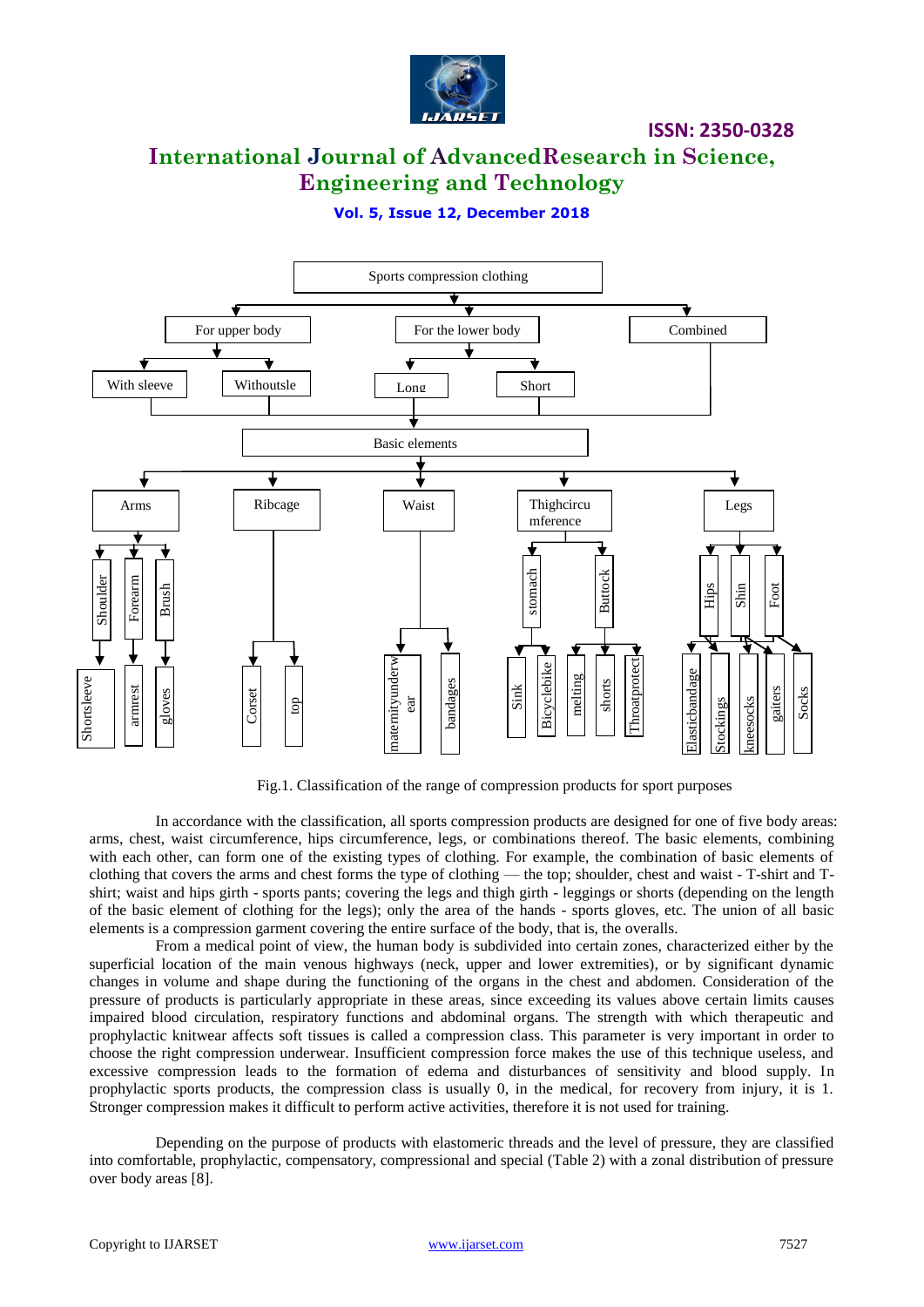

# **ISSN: 2350-0328 International Journal of AdvancedResearch in Science, Engineering and Technology**

### **Vol. 5, Issue 12, December 2018**

| Products     | Purposeofproducts                 | Pressure    |                 |
|--------------|-----------------------------------|-------------|-----------------|
|              |                                   | В кПа       | $B_{MM,DT,CT.}$ |
| Comfortable  | Household, sports                 | $0,66-1,33$ | $5-10$          |
| Prophylactic | Sports, sports, medical, medical  | 1,33-3,32   | $10-25$         |
| Compensation | Household, sportsmedical, medical | $3,32-6,65$ | $25 - 50$       |
| Compression  | Sportsandmedical                  | $6,65-13,3$ | 50-100          |
| Special      | Also                              | More        | More            |
|              |                                   | 13,3        | 100             |

Table 2 Classification of products with elastomeric yarns depending on the purpose and pressure level

#### **III. COMFORTABLE PROPERTIES OF COMPRESSION SPORTSWEAR**

Designing comfortable clothing that provides thermal equilibrium in the human body under various physical (sports) loads with the external environment is the task that is being solved when creating functional sportswear. In team sports, such as tennis and football, heat exchange processes have features due to the high level of metabolic heat released in the range of 800-1300 watts. This amount of heat can increase body temperature by 1.5-2ºC. To control body temperature, sweat is generated and the heat of evaporation of water is used for a cooling effect [9]. Sweat can reach 2.5 l / h, and therefore the main functional requirement of high active sports clothing is increased hygiene requirements, which can be formulated as follows: 1) the breathability of clothing must be adjustable; 2) the inner layers of clothing should be hygroscopic and easy to dry; 3) sweat (moisture), formed on the body of a person with increased physical activity, should be removed from the skin through clothing; 4) the design of clothes should provide the person with the greatest freedom of various movements of a person, ease when putting on and taking off clothes, also clothes should not constrain breathing and blood circulation; 5) clothing should be as soft and light [10].

In such sports as jumping, running and weightlifting, compression is created by the elastic properties of materials. Elastic sportswear (CAW) provides the necessary compression (compression) and tight fitting clothes on the figure of an athlete. Therefore, they are known as "costumes for the skin" [11]. Other requirements for active sportswear are smoothness, softness, resistance to UV radiation, light weight and easy care.

Long-term preservation of comfortable heat sensations in active sports is possible only under the condition of ensuring the thermal balance of the body, which in general terms can be represented as:

$$
E + Q_u = Q_o + A \pm \Delta Q \,, \quad Bm \tag{1}
$$

where E is the energy generated by metabolic processes of the body (metabolic heat); Q - heat received by man from outside due to solar radiation or other sources of radiant heat (Fig. 1);  $\pm \Delta Q$  is the change in the heat content of the organism relative to a comfortable condition;  $+\Delta Q$  - overheating (heat accumulation) of the body; - $\Delta Q$ - overcooling (lack of heat); Qo - heat transfer given to the external environment.

In formula (1), the heat transfer Oo consists of the following terms [13]: Okond - heat loss by conduction; Qconv - heat loss by convection; Qrad - heat loss by radiation; Qдых - heat losses during respiration due to heating of inhaled air; Qisp - heat loss due to evaporation of moisture. Thus, formula (2) takes the form:

$$
E + Q_u = Q_{\kappa o_{H\partial}} + Q_{\kappa o_{H\partial}} + Q_{\rho a\partial} + Q_{\partial b\kappa} + Q_{ucn} + A \pm \Delta Q.
$$
 (2),

where A is a mechanical work, spent during sports; Qi - the heat received by the human body from the outside in the form of solar radiation from the external environment.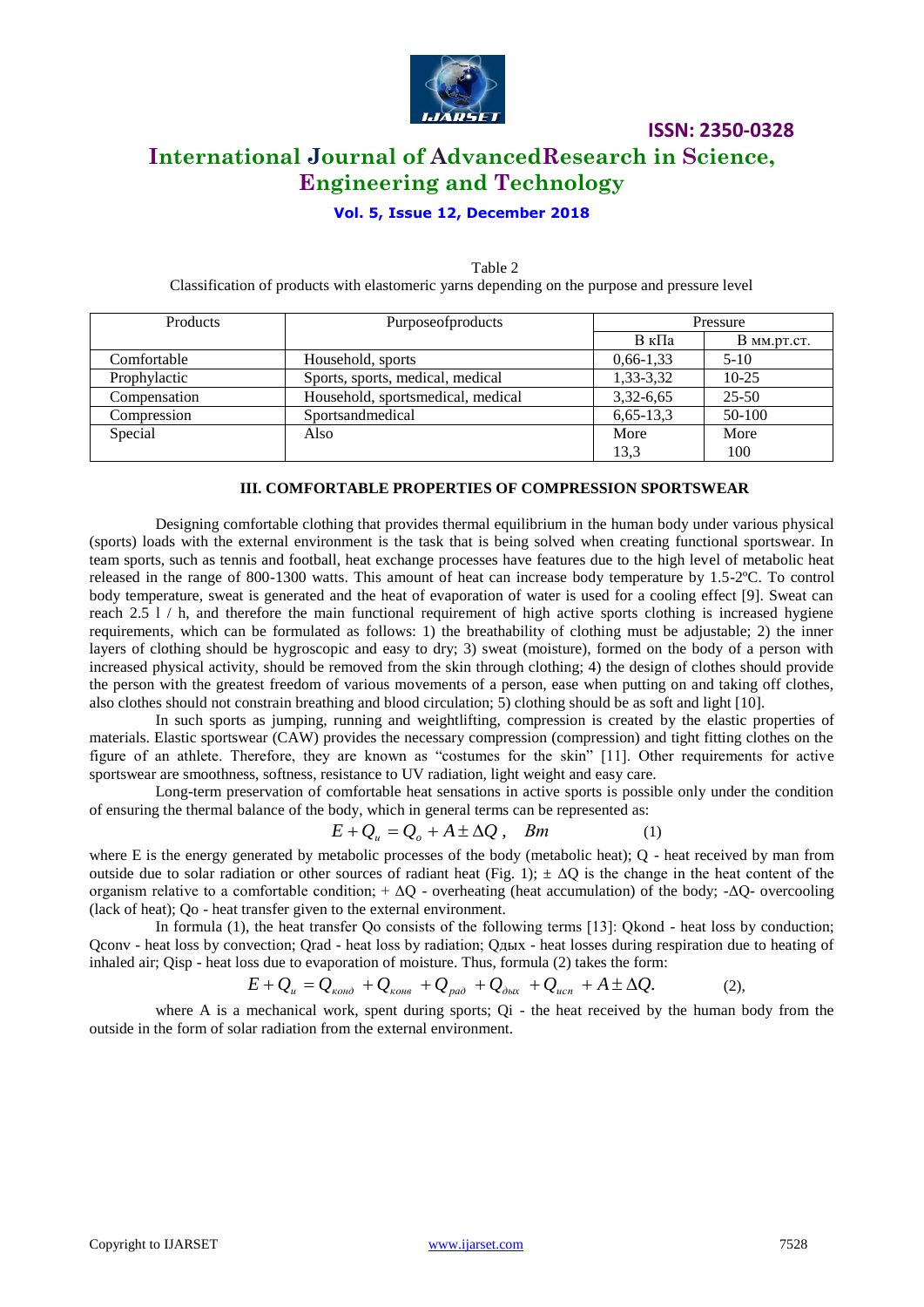

## **International Journal of AdvancedResearch in Science, Engineering and Technology**

### **Vol. 5, Issue 12, December 2018**



**Figure 1 - Heat transfer modes in active sports [12].**

There are four different aspects of comfort, namely: thermo physiological comfort, sensual comfort of the skin, comfort of ergonomics and psychological comfort.

The human body is trying to maintain the core temperature at  $37 \pm 1^{\circ}$ C. There are four modes of heat transfer to maintain thermoregulation of the human body, namely conductivity, convection, radiation and evaporation [14]. The most powerful mechanism of thermoregulation in case of overheating and the performance of muscular work by a person is sweating. The magnitude of moisture loss through the skin through the diffusion of water vapor closely correlates with heat sensations [15] and is one of the indicators of the thermal state of a person (Fig. 2).

When active sports are engaged, 80% of energy is converted into heat and in warmer areas, when air temperature is higher than body temperature, convection is added to thermal loads (Fig. 1). In these conditions, evaporation remains the only mode for heat loss. The requirement for evaporation to maintain the core temperature of the body is determined by the sum of metabolic heat, as well as radioactive and convective heat exchange. The amount of heat loss depends on the rate of evaporation of sweat, which further depends on the evaporating capacity of the material [16]. Therefore, hygienic properties of the materials from which it is made (air permeability, vapor permeability, evaporation, water consumption, hygroscopicity, etc.) are important for compression sportswear.

The most powerful mechanism of thermoregulation in case of overheating and the performance of muscular work by a person is sweating [17,18,19]. The magnitude of moisture loss through the skin by diffusion of water vapor, is closely correlated with heat sensations and is one of the indicators of the thermal state of a person.

Studies have shown that the moisture of the poddezhny layer and the accumulation of moisture in it determine the comfort of sportswear during sports [19,20]. Thermal insulation of clothing decreases during sweating, and the amount of reduction ranges from 2% to 8% due to the accumulation of water in clothing, which can cause an "after chill" effect in athletes after heavy training [21]. For outdoor sports, sweat can rise up to 2.5  $1/$  h in hot and humid due to additional convective and radiation heat loads [22]. There is a regional distribution of sweat on the human body. At the same time on the back of the area of sweating is much higher than on the chest.

Thermo physiological comfort determines the breathability of clothing and the management / regulation of humidity. It involves the transfer of heat and moisture in the form of vapor and liquid through the material. Clothing provides a microclimate (Fig. 2) between the body and the external environment and acts as a barrier to the transfer of heat and steam between the skin and the environment [23]. There are three main processes associated with the transmission of moisture through the fabric [24], namely the diffusion of moisture due to the moisture gradient in the strip [25], sorption-desorption by hydrophilic sites on the fabric [26] and forced convection by moving air near the skin [27 ].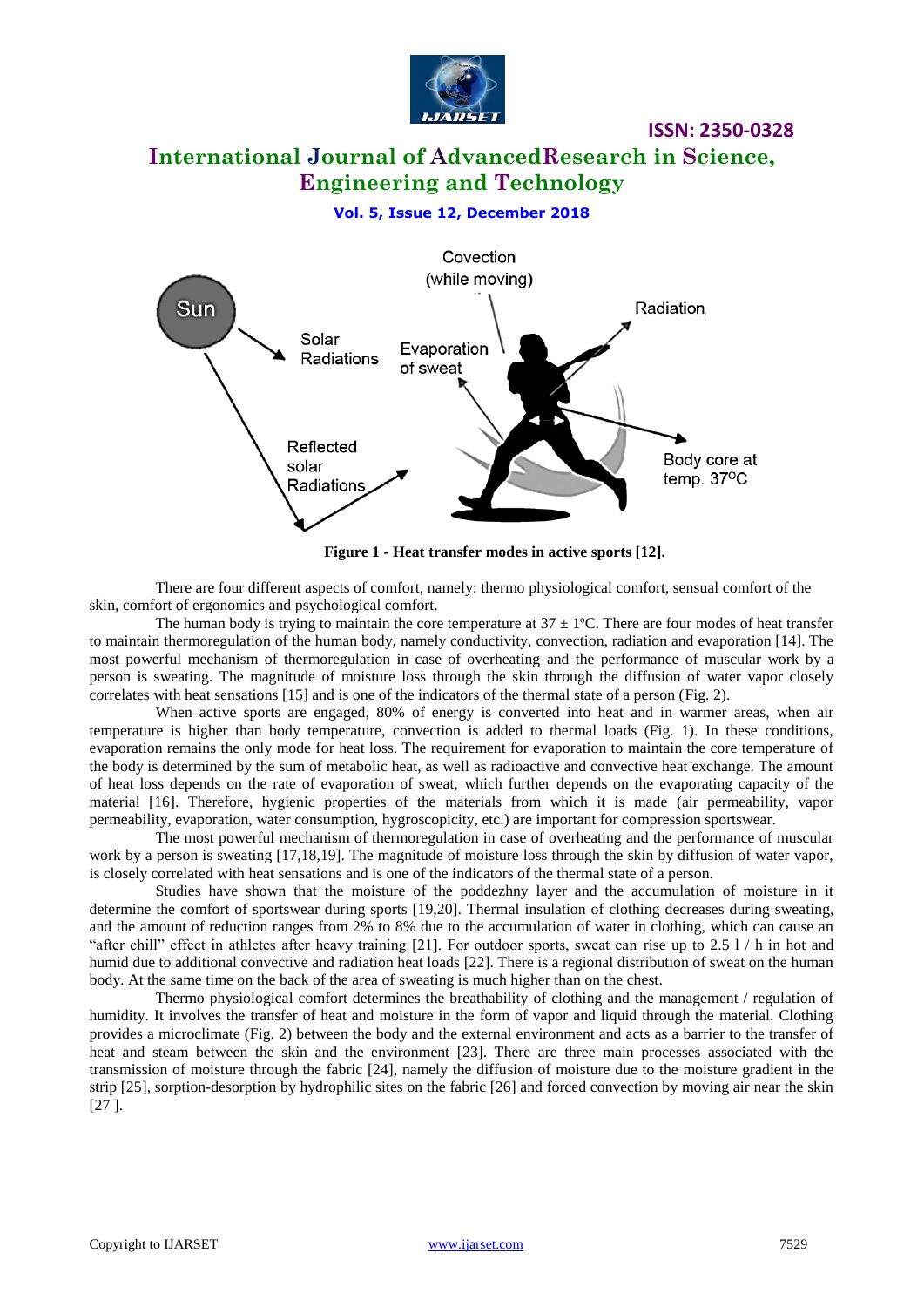

# **International Journal of AdvancedResearch in Science, Engineering and Technology**

### **Vol. 5, Issue 12, December 2018**



**Fig.2 - Heat and moisture transfer through textile material [12]**

Sensual or tangible comfort of sportswear is determined by surface friction, roughness and softness of the material [28].

Ergonomic comfort determines the freedom of movement, which depends on the design of parts, the elasticity of the material [28]. In active sports, such as jogging, cycling, body movement causes stretching and contraction of the muscles of the skin of the body, and consequently a change in the corresponding dimensional signs of the body. Sportswear should not restrain these movements, otherwise discomfort will be created due to undesirable pressure on the body [29]. It must be borne in mind that the initial (static) pressure created by tight-fitting sports clothing on the human body increases due to an increase in dimensional signs due to dynamic growth in the process of performing physical (sports) load. Therefore, the specificity of the design of compression knitwear is to take into account not only the deformation properties of the canvas, but also the anthropometric data of a person, affecting the dynamic increase of dimensional signs in the operating conditions [30].

### **IV. Requirements for materials for the manufacture of sports compression clothing.**

For the manufacture of sports compression clothing used modern materials that have a high tensile properties with low operating loads, high elasticity and moisture resistance. When wearing such clothes, the heart rate decreases and blood flow to the muscles increases. This significantly increases the endurance of the athlete and leads to improved results. As a result of the snug fit of the kit to the athlete's body, there is an active release of lactic acid from the loaded muscles. As a result, the procedure of recovery of the body after exercise is reduced several times. In addition, compression prevents muscle tension during exercise. Thus, the use of compression clothing is a good prevention of sports injuries.

Among the indicators of elastic properties of tensile textile materials most important for designing clothes are as follows:

1. Extensibility, defined as a relative change in length samples under the action of a given load. Dependence "effort-stretching"is nonlinear, so measurements are carried out for different loads, and the most complete data obtained on the basis of the analysis of the schedule the dependencies of these quantities obtained by automated measuring complexes Insitron, Kawabata-FB1 [31,32].

2. Elasticity equal to the ratio of the shares of elastic and total strain expressed as a percentage. With fast amplitude movements during the occupation of active sports material sizes must be restored at the same speed to maintain contact with body surface. Therefore, for sportswear materials important is the value of dynamic elasticity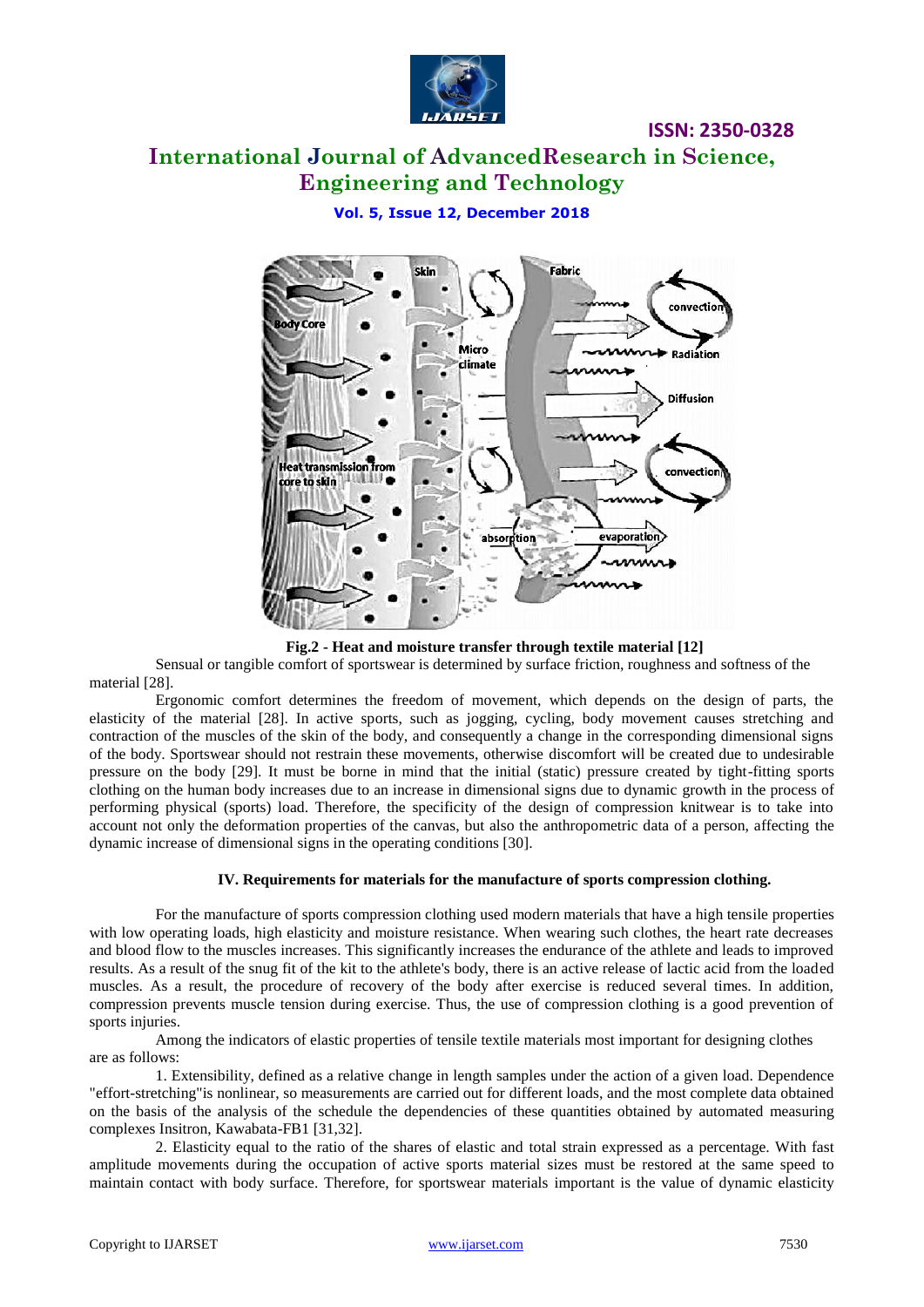

### **International Journal of AdvancedResearch in Science, Engineering and Technology**

### **Vol. 5, Issue 12, December 2018**

(DER), numerically equal the ratio of the areas under the unloading and loading curves of the material, expressed as a percentage [33].

3. Residual deformation, which determines the relative increase in the size of the material after removal of the load. As well as elasticity, it has a complex dependence on the magnitude and method of loading. Most informative for solving design problems will be residual deformation under operational loads of the material .For tight clothing, the shaping of which occurs due to the elastic tensile properties of the material, important isthe requirement to preserve the size and performance of properties throughout the periodoperation? Therefore, in scientific research the index of elastic-elastic and plastic deformation of materials is also determined [34]. Increased stretch ability with a high degree of elasticity, i.e. a significant proportion (more than 95%) of rapidly reversible deformation, creating a complex of valuable properties characteristic of highly elastic materials. Clothing from them, including sportswear, tightly fits the figure, while providing sufficient freedom of movement and, at the same time, maintaining the necessary muscle tone, which is especially important for athletes when achieving high results. Materials intended for sports compression clothing, perform their functions in the range of stretching from 20 to 70%. Therefore, the tensile properties of such materials are investigated in the strain range up to 100%. With a relative deformation of 100%, the tensile force of sportswear materials is 140-210 N / cm [35].

Stretch ability of the compression material can occur due to the stretching of fibers consisting of elastic chains of molecules of polymeric materials, for example, elastane or latex; thermally or chemically textured textured fiber; "Springy" looped structure (weave) of the material, easily changing under the action of an external load. It is known that knit materials, which include elastomeric fibers, have the best ratio of properties of elasticity and dimensional stability [4]. Studies of knitted fabrics, differing in the ratio of lycra in the composition, showed that the stretch ability of the material can occur due to the structure and properties of elastane fibers, parameters of the looped structure, weave and methods of knitwear production [36]. The amount of elastane depends on the purpose of the sports product. In casual clothes use materials containing 2 to 5% lycra. This content is enough to create the necessary properties of drape and fit the product. In the composition of materials for compression clothing (foundation garments) the content of elasticfibers can reach 45% [37]. Materials with a lycra content of up to 15–40% are used for clothing for active sports [38], providing elastic deformations in excess of 100%.

The elasticity of the web can be achieved by using elastomeric yarns (rubber, latex or polyurethane), yarns or yarns that have elastic properties

#### **V. Threads and materials for the manufacture of compression products.**

The most characteristic feature of compression knitwear is its elastic mechanical properties. They make it an effective membrane stretching element acting on a curved part of the human body. Elastic fibers and filaments exhibit good tensile properties and elastic recovery, are used for the manufacture of elastic materials. Cloths used in the manufacture of compression materials, most often in their structure contain polyurethane filaments. The embedding of these threads gives the materials a complex of valuable properties, which, first of all, include increased tensile properties with low operating loads and a high degree of elasticity. New types of elastic fabrics can be divided into two groups: the Tactel® group, used in materials for sports products, and the Lycra® group, which has a wide range of uses [39].

Special polyamide Tactel® fiber is intended for the manufacture of sportswear, subjected to a variety of loads. Tactel® yarns are made of durable, ultrathin fabrics and knitted fabrics used in top and sportswear for skiers and climbers. They give sportswear the following properties: strength, durability, protection from wind and moisture, the ability to divert body sweat to the outer surface of clothing, quick drying, a variety of aesthetic effects, light weight, easy care. The combination of Tactel® with Lycra® gives softness, comfort, ease of care for clothes, long-term preservation of shape, comfortable fit, freedom of movement, good appearance.

Very often Tactel technology is used in compression knitwear. It consists in the fact that fibers with a large diameter are in direct contact with the skin, while fibers of a smaller diameter are located on the outer surface, the effect of biometrics. But at the same time, the density of the loop from the wrong side is higher, which leads to an increase in the area between the yarn on the inside and the lower density of the structure on the face, imitating the taper of the aqueducts on the trees. The loops on the back side are formed by two threads, connected together on each other needle on the weft of a knitting machine, which facilitates the transport of fluid from the back to the face, creating a process similar to the "grip-tension" mechanism in plants. These materials have significantly better water absorption [40].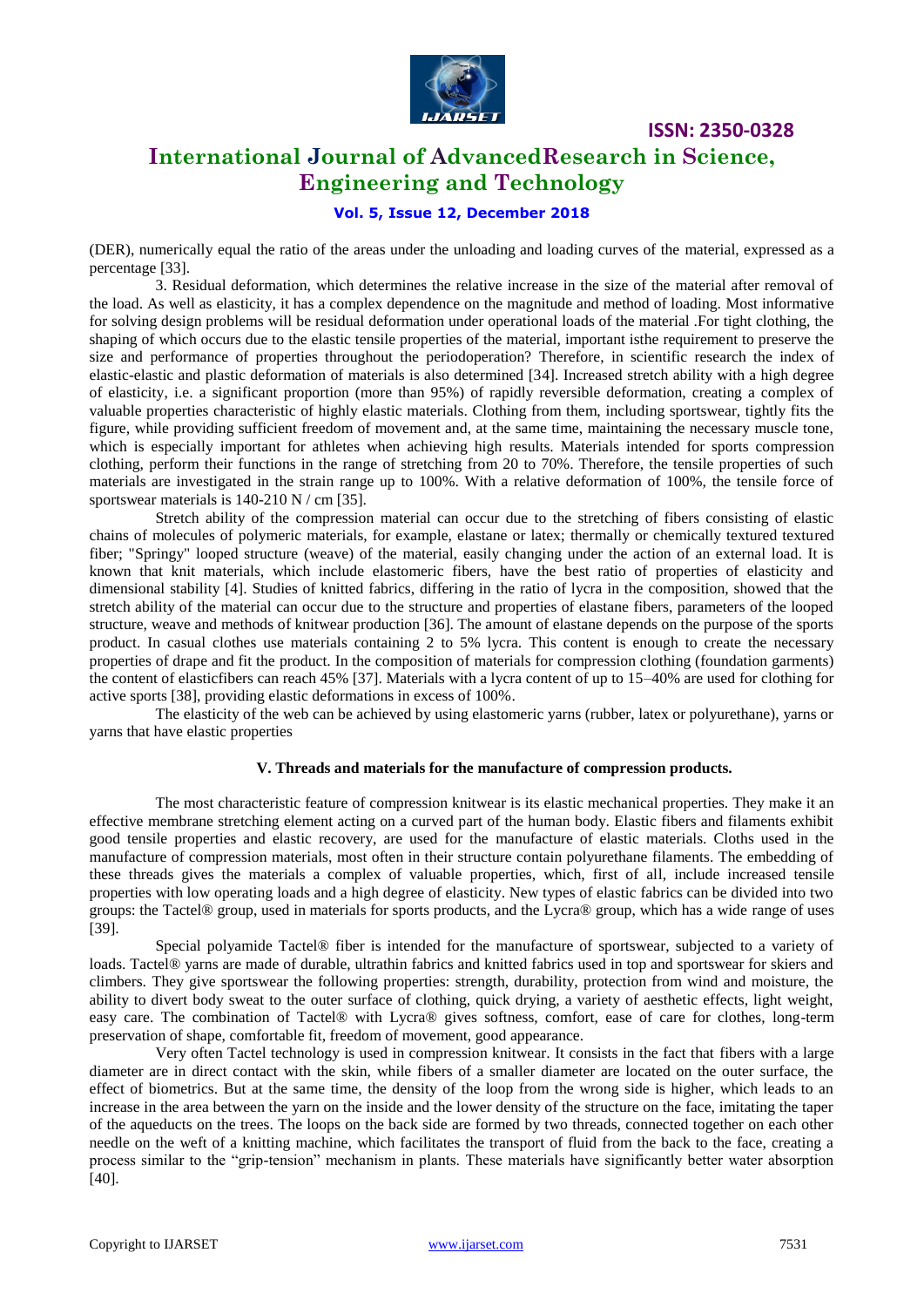

## **International Journal of AdvancedResearch in Science, Engineering and Technology**

### **Vol. 5, Issue 12, December 2018**

Biometric knitwear with a branched structure was developed using two guide rods with polyester and nylon [41]. In the structure of such knitwear a smaller number of longer loops on the inside than on the outside, which creates a branching tree structure, pumps up the moisture from the inside to the outside and facilitates water transport properties. The area of evaporation increases significantly (about 8-10 times depending on the characteristics of the fabric), so the product remains dry, which is important when in a warm and humid climate.

Materials with a biometric effect maintain a constant body temperature, absorbing excess heat and moisture from the body, while maintaining the body's comfortable sensations [42]. Inotek® fiber is an innovative biometric. When the fiber absorbs moisture, it shrinks to a fine structure, resulting in microscopic open air pockets, which increase breathability. This answer is reversible and the fibers can return to their original size in the dry state of the body [43].

In chemical terminology, Lycra® is classified as segmented polyurethane [44]. Available in various ranges from 8 to 2550 dtex. Lycra fibers have 5 fold extensibility without permanent deformation, they are chemically neutral and resistant to chemicals. Due to the higher strength, polyurethane threads are produced thinner in the range of linear densities of 2.2-125 tex, which allows to obtain the effect of compression in the widest limits, as well as significantly expand the scope of their application. A spandex-type thread can be used as braided or without braid, which is also an advantage, since the process of braiding threads complicates the technology [45]. It should be noted that when knitting on machines, a forced feed of this thread to the loop-forming organs is used, which allows you to create the necessary tension on the thread and give elasticity to the product. Products in which spandex-type threads are used are very resistant to washing and aging [46].

According to the method of manufacture, all elastomeric threads can be [47] molded, cut, complex. All processing elastomeric yarns are of the form: homogeneous monofilaments; reinforced heterogeneous filaments obtained by wrapping an elastomeric core with filaments or fibers of different nature [48].

The percentage investment of elastane fibers is determined by the type and purpose of the products, ensuring their optimum performance properties and aesthetic characteristics. So 2% of the Lycra thread is enough to increase the durability, fitability and dimensional stability of products for everyday use. In swimwear, underwear and clothing for outdoor activities, their specific content is from 14 to 40% (by weight). In many types of sportswear (cycling t-shirts and shorts, skater suit) where a high degree of fitting is required while maintaining the necessary ergonomic properties, as well as ensuring sufficient compression forces on the athlete's body, Lycra content ranges from 15 to 20%. The embedding of polyurethane fibers in knitted fabrics, due to their high elasticity and elasticity, provides sportswear with significantly higher comfort and fulfillment of the above requirements, which has a direct impact on the consumption of elastomeric yarns and production growth in this sector [49,50].

### **VI.CONCLUSION**

Compression knitted fabrics can differ from each other in the type of polyurethane fibers used with different characteristics of properties, their percentage, structure of elastomeric yarns, methods of fabric production, its weaving and other structural parameters, i.e. have a rather complicated internal organization, which determines the differences between their properties and the properties of traditional knitwear. These canvases have a small mass, pleasant appearance. Embedding them in the composition of natural and chemical fibers affects the change in the structural, physic mechanical and operational properties of the latter, which, in turn, necessitates the development of methods for designing clothes made from such fabrics compared to traditional knitwear. Clothing from them, including sportswear, tightly fits the figure, while providing sufficient freedom of movement and, at the same time, maintaining the necessary muscle tone, which is especially important for athletes when achieving high results.

#### **REFERENCES**

- 1. I. Rumyantsev "The history of sports knitwear" TEXTILE SPACE August 2017 issue number 4 P. 13-20.
- 2. Rigby D, *World Sports Active Wear*, 07 (1995) 32.
- 3. Shishoo R, *Textiles in Sport* (Woodhead Publishing in Textiles, Cambridge, England), 2005, 1-8.

- 5. Bradely T. Compression garments and a method of manufacture/ T.Bradley, K.Susan //US Pat. №2009/0025115 A1, 2009.
- 6. Young, G. Compression garments or method of manufacture /US Pat. 2009/0113596, 2009.
- 7. McLaren, J. Compression garments and method of manufacture / J. McLaren, A. Herrod, B. Payne //US Pat. №2012/0222187 A1, 2012
- 8. Filatov V.N. Elastic textile shells. –M.: Legprombytzdat, 1987. -248c 9.<br>How to select the best compression hosiery for your patient, JCN, Vol

<sup>4.</sup> Kasimov AB, Mirusmanov B.F., Nigmatova FU Investigation of the physicomechanical properties of cotton and nitron yarn for the production of knitwear // Composite materials, 2011, No. 2, pp. 28-30.

How to select the best compression hosiery for your patient, JCN, Vol 28, No 3, 2014.